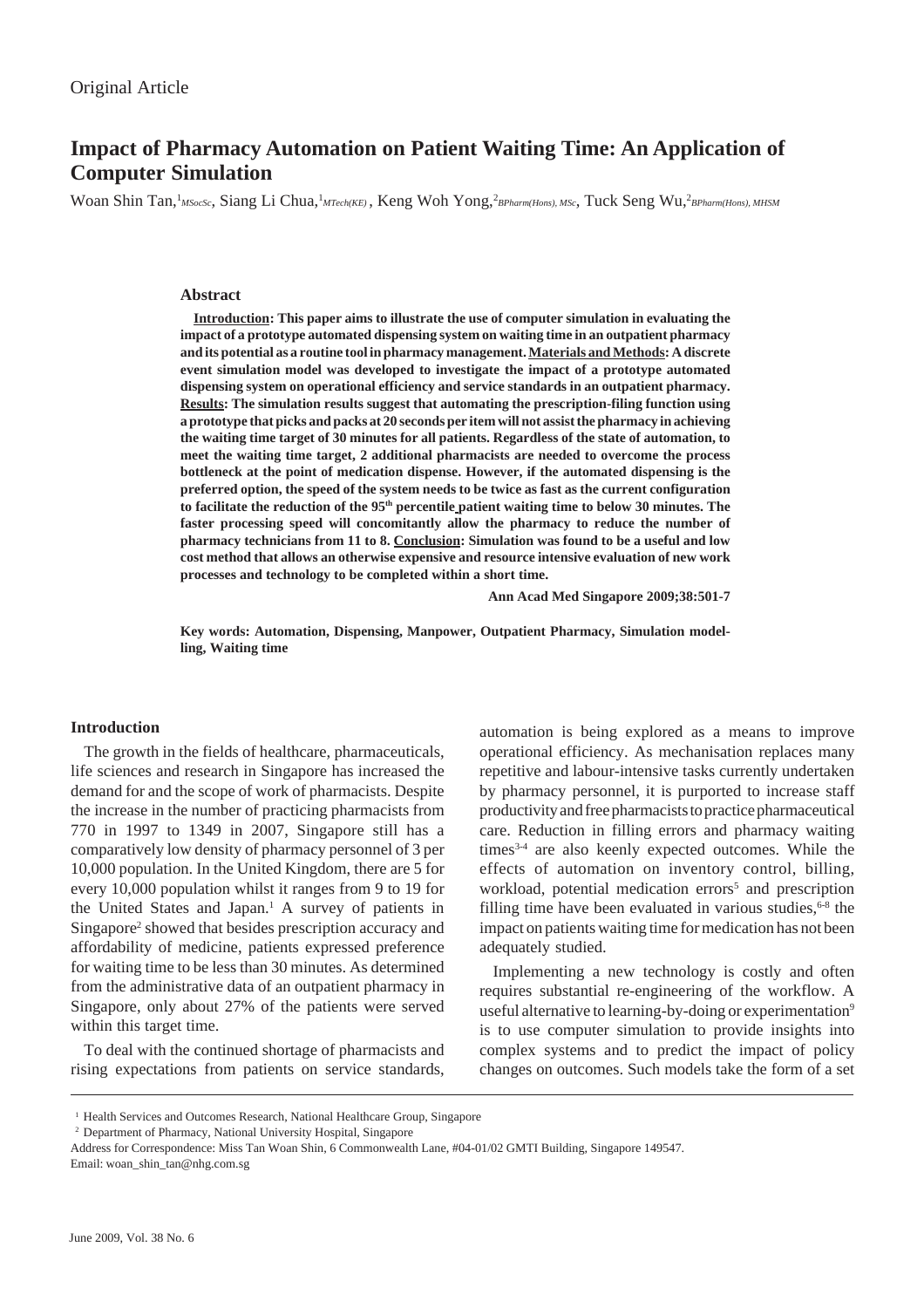of assumptions concerning the operation of the system, which are expressed in mathematical, logical relations between the components of interest. The behaviour of the system among the components is then replicated as it would occur in the real world with the use of a computer.

In clinical systems, discrete event simulation modelling is appropriate as it is able to deal with detail complexity such as different patterns of arrival, staffing schedules, and complex patient routing and scheduling.10 Simulation model is also able to incorporate the stochastic nature of processes and the random behaviour of their resources. Finally, simulation models can capture the behaviour of both human and technical resources in the system. Many applications of simulation modelling can be found in the health care setting; determining staffing needs,<sup>11</sup> allocating hospital beds,<sup>10</sup> examining disease progression and response to treatment,<sup>12</sup> assessing efficiency and profitability of health care facilities<sup>13</sup> but relatively few focused on pharmacy systems.14-16

This study aims to illustrate the potential of simulation modelling to inform evidence-based health systems policy and practice. Specifically, the impact of a prototype automated dispensing system on achieving the 95<sup>th</sup> percentile patient waiting time target of 30 minutes was examined using discrete event simulation modelling. Commercially available automated prescription dispensing systems can be grouped into: robotic, cabinet cell, and countertop,<sup>8</sup> and are capable of picking tablets, capsules and boxes. However, as blister strips formed up to 70% of the medications dispensed at the study site, they were found to be unsuitable. As no commercially available solutions met our dispensing requirements, a prototype system needs to be built. The robotic system explored by the pharmacy managers and evaluated in this study, consisted of 2 arms, which can be used for gripping the blister strips.

# **Materials and Methods**

## *Study Setting*

The study was carried out at a single outpatient pharmacy located within a tertiary hospital in Singapore. The pharmacy operates between 8.30 a.m. and 7.00 p.m. on weekdays and between 8.30 a.m. and 3.00 p.m. on Saturdays. At the time of the study, the outlet was staffed with up to 7 pharmacists and 11 pharmacy technicians who work 7½-hour-shifts on weekdays and alternate Saturdays.

### *Pre- and Post-Installation Workflow Description*

The current workflow is represented in Figure 1. Prescriptions written by the physicians are printed and given to patients who then proceed to the pharmacy. At the pharmacy, the patient first hands the printed prescription



PT: Pharmacy Technician

Fig. 1. Process map of current workflow, pre-installation of automated dispensing system.

over to the counter staff in exchange for a queue ticket. The transcribing of orders, printing of prescription labels, and the packing of drugs are carried out by the pharmacy technicians and the packed drugs are checked against the prescriptions by the pharmacists. Lastly, the pharmacist counsels and educates the patient on the side effects, precautions to observe and the proper use of medicines.

A different workflow was mapped out by staff members of the pharmacy to incorporate the automated dispensing system (Fig. 2). As the prototype system only picks and packs blisters and foils, the remaining prescription items made up of loose tablets, liquid medication in bottles, cans or ampoules, gel, ointment and cream in tubes or jars, powder in sachets or packets, refrigerated items and controlled drugs, have to be packed manually. In this new workflow, an additional step in the process is required. The pharmacy technician will first need to sort out prescriptions with drug items that must be manually packed. For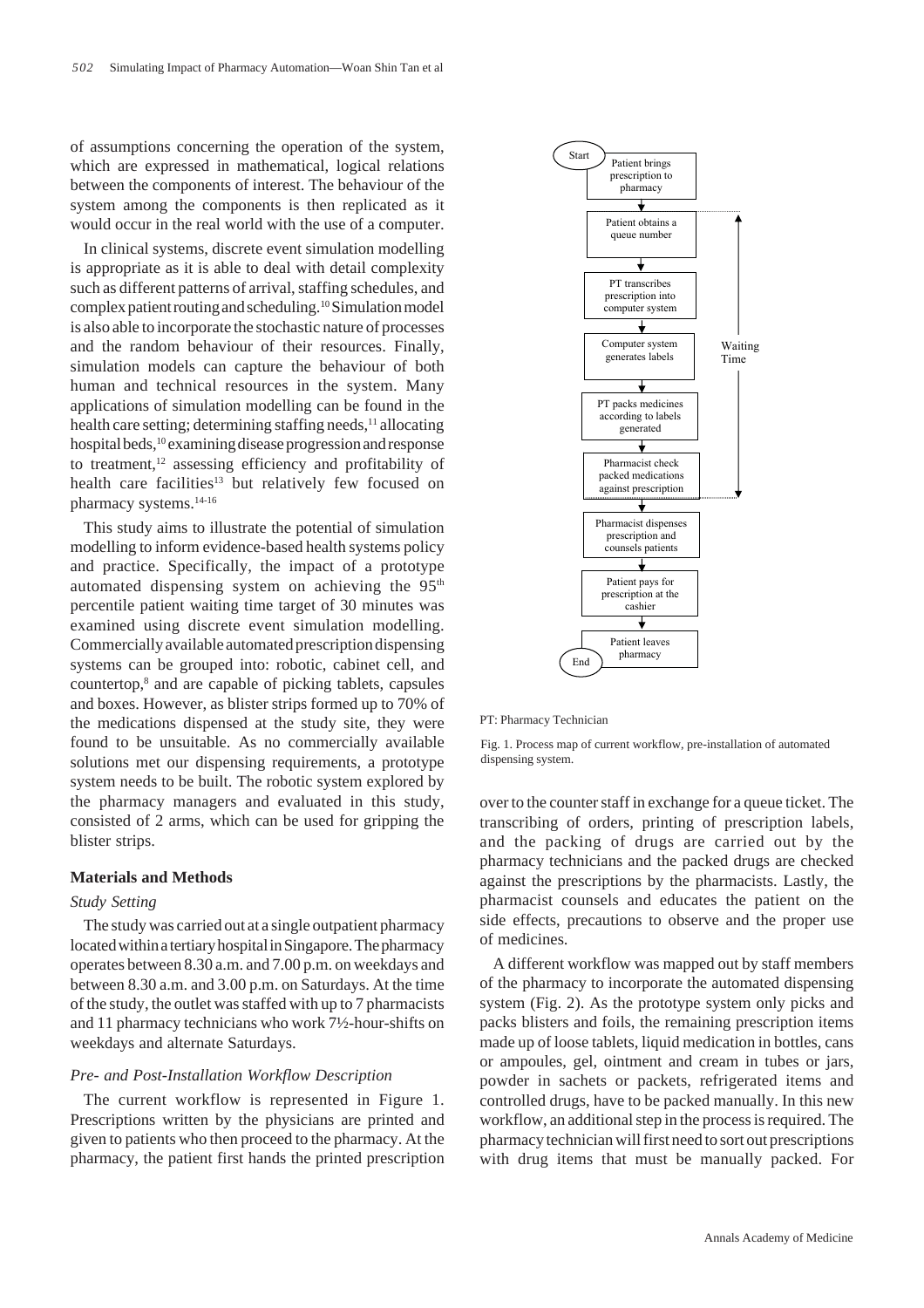

PT: Pharmacy Technician; ADS: Automated Dispensing System

Fig. 2. Process map for workflow incorporating the automated dispensing system.

prescriptions containing drug items requiring both manual and machine packing, it will be channelled to the machine first with the unfinished prescription deposited in an outtray to be completed by the pharmacy technician.

#### *Discrete Event Simulation Model*

A discrete event simulation model was constructed to estimate the impact of an automated dispensing device on patient waiting time. A stochastic model was used as many of the inputs are probabilistic. The final outcome of interest is patient waiting time, which is calculated as time from which the patient submits the prescription at the pharmacy to the time at which the patient is called to receive the medication. The Simul8 Standard software (2005, Simul8 Corporation, Boston, Massachusetts) was used.

#### *Model Assumptions and Parameters*

The on-screen appearance of the model with and without the automated dispensing system is shown in Figure 3. In the model, entities, events, and resources were used. The entities considered in the model include prescription, which represent the work items that flow through the simulation. "Transcribe", "Pack", "Check" and "Dispense" stand for work stations at which prescriptions are processed. "Rx Q", "Pack Q", "Check Q" and "Dispense Q" represent storage bins where a prescription has to wait until appropriate resources or work centres become available. Resources included "Pharmacy Technicians" and "Pharmacists" whereas "Arrival" and "Medicine Collected" represent the entry and exit points for entities. Other key events such as patient arrival and departure from the pharmacy, staff shiftchanging and processing of prescriptions by pharmacy staff or by the automated dispensing device were incorporated. An explicit simulation clock keeps track of the passage of time with time units set in minutes. All prescriptions are processed in first-in-first-out (FIFO) basis. Non-dispensing duties such as stock replenishment were excluded from this study.

Although the outpatient pharmacy also operates on weekends, this study only considered weekdays as waiting time is not a problem on Saturdays due to a more manageable workload. The length of each model run is 1 simulated day. The simulation starts at 8:30 a.m. when patients will arrive at the pharmacy and ends at 7.30 p.m., half an hour after the pharmacy closes so as to cater for any unfinished jobs. Any unfinished jobs after 7.30 p.m. were discarded. The mean half-hourly patient arrival rate was obtained from an inhouse data system for January 2006 and was used to compute the inter-arrival time. On average, patient arrival peaks at 11.00 a.m. to 11.30 a.m., and 3 p.m. to 3.30 p.m. and reaches a trough between 1.30 p.m. to 2.30 p.m. We assumed the distribution of the inter-arrival time to be nonhomogeneous and exponential at half-hourly intervals. The



ADS: Automatic Dispensing System; Rx: Prescription; Q: Queue; PT: Pharmacy Technician

Fig. 3. On-screen appearance of models.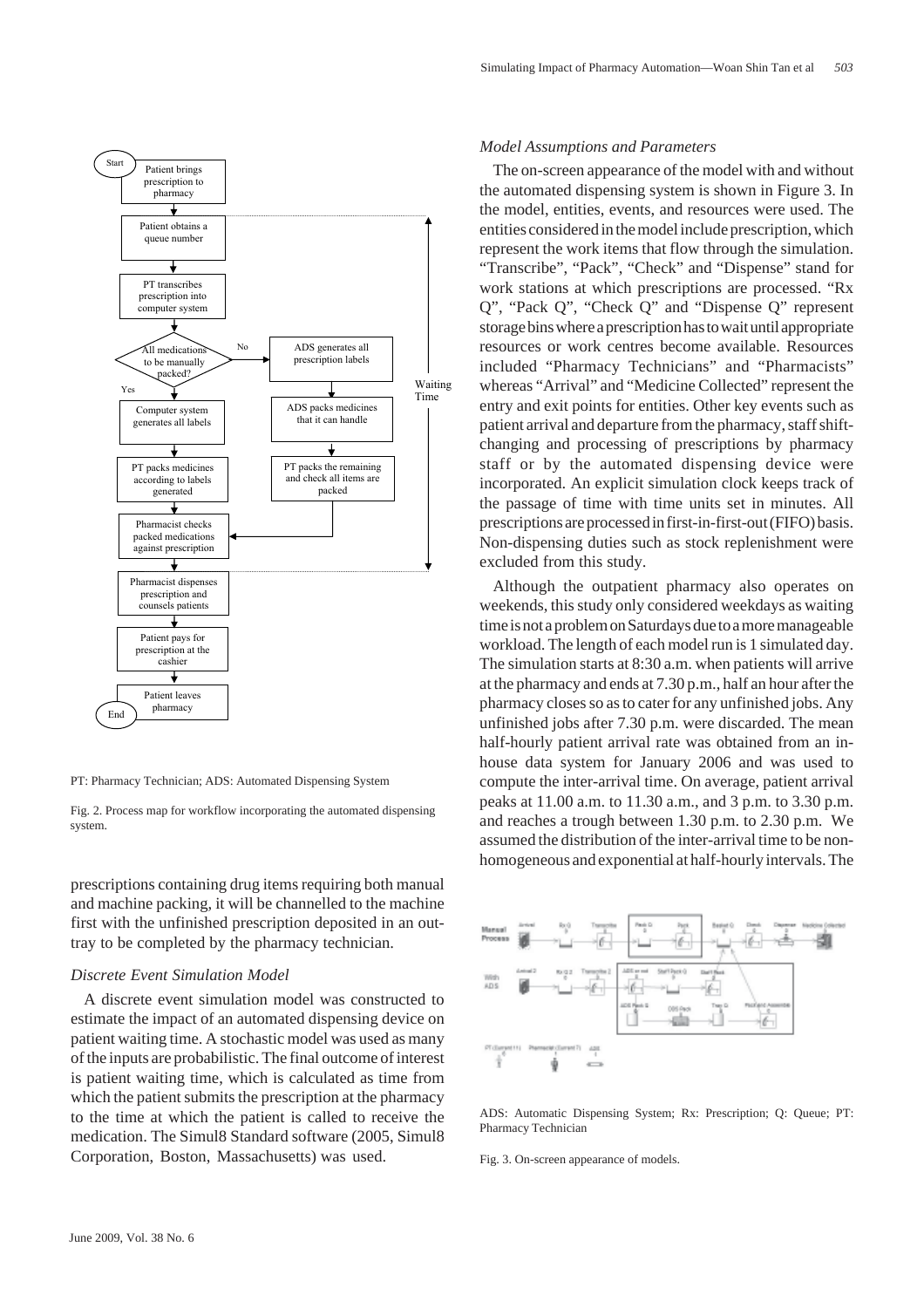standard deviation of an exponential distribution is close to its mean. For each half-hourly interval, we found the ratio of the mean and standard deviation to be close to 1. In addition, we conducted a visual check of the inter-arrival time to ensure it approximates an exponential distribution.

The frequency distribution of the number of medications per prescription and the proportion of prescriptions to be packed either manually and/or by the automated system was extracted from an in-house pharmacy computer system. These values were defined at the start of the simulation. Only 12% of all prescriptions contain medications that can be fully picked and packed by the automated system. Manual processing was required for 47% while the remaining 41% required both manual and automated picking and packing. Each prescription entity is assigned a number of items that is randomly generated using the frequency distribution of the number of items in a prescription, and it follows the arrival distribution of patients.

The number of staff available changes throughout the 10½ pharmacy operating hours based on the pharmacy's daily staff schedule. Each staff worked a 7½-hour shift on weekdays. Half-hourly staff numbers were used to reflect labour inputs in the model.

Data describing the time taken by pharmacy technicians

to complete transcribing prescriptions, and to pick and pack the drug items and by pharmacists to check the packed drug items against doctors' prescriptions and counsel patients at the time of dispense were derived from a selfreported time and motion study conducted in the same pharmacy over a one-week period. In total, 2210 records were collected by pharmacy staff over a one-week period. These service times fitted well to a triangular distribution. With the prototype system, low value-added tasks like picking, packing and labelling of medication for dispensing were automated. The system takes 20 seconds to pick 1 item and 20 seconds to pack 1 item. For each prescription, an additional 6 seconds is required for the discharge of the assembly tray. Parameters are summarised in Table 1.

## *Experimentation*

We considered 4 different scenarios in the simulation: current workflow (Scenario 1), new workflow incorporating the automated dispensing system (Scenario 2) and 2 alternative scenarios. Since technical and human resources are substitutes in the prescription-filling process, we explored the independent impact of varying the number of pharmacy staff while holding all else constant (Scenario 3). The automation of the prescription-filling tasks will cover up to 53% of the pharmacy workload. Therefore, following

| Parameter                                                | Distributions and values used to define distributions                                       | Source               |  |  |  |
|----------------------------------------------------------|---------------------------------------------------------------------------------------------|----------------------|--|--|--|
| <b>Entities</b>                                          |                                                                                             |                      |  |  |  |
| Prescription inter-arrival time                          | Exponential distribution for each half-hourly inter-arrival rate                            | In-house data system |  |  |  |
| Number of drug items per prescription                    | Empirical distribution. 33% (1 item); 19% (2 items);<br>11% (3 items); $37\%$ ( $>3$ items) | In-house data system |  |  |  |
| Prescriptions filled by automated<br>dispensing system   | No distribution. Full: 12%; Partial: 41%                                                    | In-house data system |  |  |  |
| <b>Resources</b>                                         |                                                                                             |                      |  |  |  |
| Number of pharmacists                                    | Follows staff schedule. Maximum available $= 7$                                             | Pharmacy manager     |  |  |  |
| Number of pharmacy technicians                           | Follows staff schedule. Maximum available $= 11$                                            | Pharmacy manager     |  |  |  |
| Prescription processing time per prescription* (Minutes) |                                                                                             |                      |  |  |  |
| Transcribe                                               | Triangular. Min $(0.1)$ ; Mode $(0.5)$ ; Max $(1.0)$                                        | Time study           |  |  |  |
| Pick and Pack (Manual)†                                  | Triangular. Min $(0.5)$ ; Mode $(1.0)$ ; Max $(15.0)$                                       | Time study           |  |  |  |
| Pick and Pack (Automated)                                | No distribution, 0.77                                                                       | Pharmacy manager     |  |  |  |
| Check                                                    | Triangular. Min $(0.25)$ ; Mode $(0.5)$ ; Max $(1.0)$                                       | Time study           |  |  |  |
| Dispense                                                 | Triangular. Min $(1.0)$ ; Mode $(2.0)$ ; Max $(11.5)$                                       | Time study           |  |  |  |

Table 1. All Parameters Used Within the Model

Min: minimum; Max: maximum

\* Transcribe: time taken by pharmacy technician to type out prescription details; Pick and Pack: time taken by pharmacy technician to obtain an empty prescription basket, paste the labels on the drug containers, and pick and pack the required drug items, or time taken by the automated dispensing system to pick and pack the required drug items and to discharge the assembly tray; Check: time taken by pharmacist to retrieve a filled prescription and to check the packed drugs against the prescription order; Dispense: time taken by pharmacist to call the queue number indicated on the paper prescription and to counsel the patient.

† The amount of time taken to manually pick and pack ranges between 30 seconds to 15 minutes depending on the number of items in the prescription.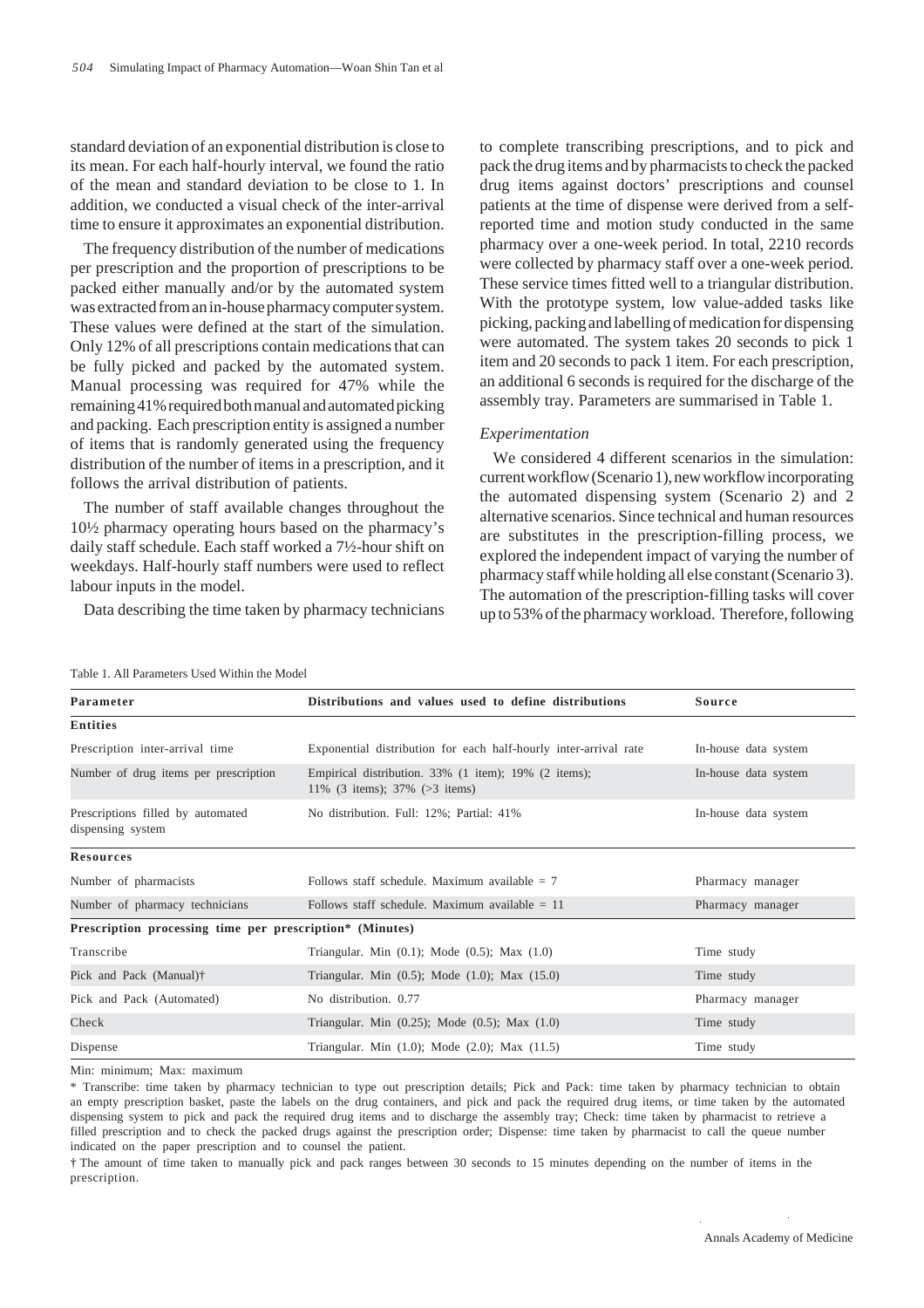a simplistic but intuitive deduction, the number of pharmacy technicians can be reduced proportionately. To explore this assumption, Scenario 4 will simulate the combination of technical and human resources needed to achieve the 30 minutes maximum waiting time target under the new workflow.

### *Model Verification and Validation*

Model verification included close examination of the animation, step-by-step running of the model and following the logical path of a single entity through it, and doublechecking of the model logic with the pharmacy staff.17 To validate the baseline model, we ensured that the output volume and shares of prescriptions packed manually and/ or automatically were consistent with the input data. We validated the mean, median and maximum patient waiting time generated by the model against actual waiting time data extracted from the administrative system. The differences were found to be operationally insignificant (Table 2). As the minimum number of replications required to achieve the precision level of  $+/-10\%$  is 29, 100 replications were conducted for each scenario.

## **Results**

Table 2. Verification of Simulation Model

| Patients'<br>waiting time | <b>Actual system</b><br>data (min) | <b>Simulated results</b><br>(min) | <b>Difference</b><br>$\left(\frac{9}{0}\right)$ |
|---------------------------|------------------------------------|-----------------------------------|-------------------------------------------------|
| Mean                      | 20.2                               | 22.9                              | 13.3                                            |
| Median                    | 21.0                               | 21.6                              | 2.7                                             |
| $95th$ percentile         | 36.7                               | 42.6                              | 16.1                                            |
| $\sim$                    |                                    |                                   |                                                 |

%: percentage

| Table 3. Patient Waiting Time and Process Queue Time (minutes) |  |  |  |
|----------------------------------------------------------------|--|--|--|
|                                                                |  |  |  |

The simulation results are summarised in Table 3. The results suggest the presence of a process bottleneck at the stage where pharmacists dispense prescription and counsel patients on their prescribed therapy in both Scenario 1 and Scenario 2. Other than this, the simulation also highlighted that given the policy of routing prescriptions that contain items to be both manually and machine packed to the automated dispensing system first, a process bottleneck will occur as prescriptions queue to be processed by the automated system in Scenario 2. Thus, the introduction of the automated dispensing system alone will not reduce the 95th percentile patient waiting time to below 30 minutes, as patients will continue to wait up to a maximum of 58.2 minutes.

Since the results are highly dependent on the number of pharmacists, sensitivity analyses were conducted. If we employ 2 additional pharmacists, the maximum patient waiting time can be lowered to 27 minutes in Scenario 3 without having to automate. Conversely, with automation, the speed of the system needs to be doubled concomitantly with the increase in the number of pharmacists to reduce the  $95<sup>th</sup>$  percentile waiting time to below 30 minutes. However, with the faster processing speed, the pharmacy will be able to reduce the number of pharmacy technicians from 11 to 8 while holding waiting time for patients constant.

# **Discussion**

Computer simulation modelling is a powerful tool that can support evidence-based health care policies and management. Many existing healthcare interventions are diffused before evidence of effectiveness can be established.18 Since mistakes can be expensive and

|                               | Scenario 1        | Scenario 2      | Scenario 3               | <b>Scenario 4</b> |
|-------------------------------|-------------------|-----------------|--------------------------|-------------------|
| Number of PT, Pharmacist, ADS | 11,7,0            | 11,7,1          | 11,9,0                   | 8,9,1             |
| Patient waiting time          |                   |                 |                          |                   |
| Mean                          | 22.9              | 25.4            | 11.5                     | 11.4              |
| $(95\% \text{ CI})$           | $(21.7 - 24.2)$   | $(24.2 - 26.6)$ | $(11.3 - 11.7)$          | $(11.3 - 11.6)$   |
| Median                        | 21.6              | 22.5            | 10.9                     | 10.4              |
| $95th$ percentile             | 42.6              | 52.6            | 19.0                     | 18.4              |
| Mean process queue time       |                   |                 |                          |                   |
| Transcribe                    | 0.4               | 0.1             | 0.4                      | 0.7               |
| Manual pick and pack          | 0.3               | 0.1             | 0.3                      | 0.2               |
| ADS pick and pack             | $\qquad \qquad -$ | 7.0             | $\overline{\phantom{a}}$ | 0.4               |
| Dispense                      | 13.2              | 11.1            | 0.9                      | 0.9               |

CI: confidence interval; ADS: Automated Dispensing System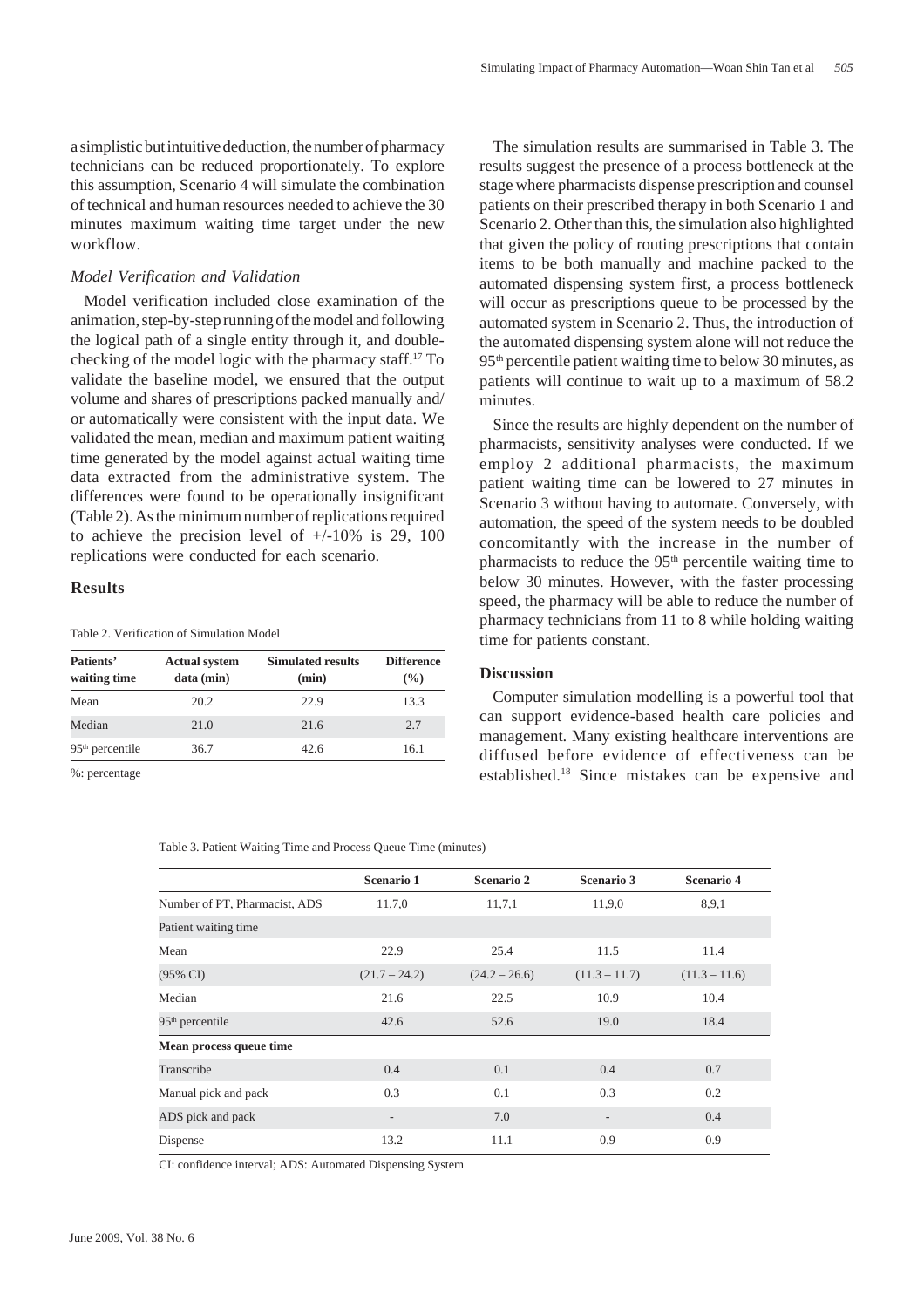disinvestment difficult, the use of a simulation model to test out new technology and workflow in a risk-free environment and to inform decisions will improve efficiency and sustainability of resources allocated. With the rapid development of software and computing and the wide application of the tool, computer simulation is likely to increasingly become routine and fundamental in the management of health care. The visual interactive features of many simulation packages also facilitate communication with health care administrators because model behaviour can be presented graphically for discussion.

While there is evidence in literature to suggest that the automation of the pharmacy dispensing function reduces prescription-filling time, $\delta$  and dispensing errors,  $19,20$  the performance of a new technology can be context-dependent. Modelled to reflect specific environments, simulation models serve as a decision support tool that estimates the impact on the system by replicating dynamic changes of the system and capturing the effects of stochastic events and random behaviour of resources. In this study, we explored the impact of an automated dispensing system on the workflow and service standards in the outpatient pharmacy using a discrete event simulation model. In addition, we were able to conduct scenario analyses to assess the impact of various resource combinations on patient waiting time, which would otherwise not be feasible to experiment with in real life.

Contrary to the pre-simulation hypothesis held by pharmacy managers that automation will improve the processing speed and lower patient waiting time, the simulation results showed that the automation of the prescription-filling task alone will not bring about a reduction in the 95<sup>th</sup> percentile waiting time to below 30 minutes. Results from Scenario 1 and Scenario 2 further indicate the impact of the shortage of pharmacists on operations. It will be difficult to improve pharmacy turnaround time if this problem remains unresolved. However, if the pharmacy is able to employ two additional pharmacists, the waiting time target of 30 minutes can be achieved without the need to invest in a new automated dispensing system (Scenario 3).

In theory, the automated dispensing system has the potential to improve process time due to its zero variance in speed. Nonetheless, the feasibility of integrating a new technology into an existing workflow has significant impact on whether potential benefits can be reaped. As prescriptions containing items to be manually and/or machine packed have to be routed to the automated dispensing system first in the new workflow (Scenario 2), a bottleneck will result as prescriptions pile up while waiting to be processed. We can resolve this issue if prescriptions can be flexibly routed to either the pharmacy technician or the automated dispensing system when the queue builds up but such a complex workflow is not feasible.

In order to lower the  $95<sup>th</sup>$  percentile patient waiting time to 30 minutes, our simulation results in Scenario 4 suggests that we will need to increase the number of pharmacists to nine and to either double the speed of the automated dispensing system or to purchase 2 units of the machine. Additionally, we will be able to reduce the number of pharmacy technicians by 3 (27%), which is lower than the hypothetical proportionate reduction by 50%. Unless current financing constraints and the lack of pharmacy space for expansion can be overcome, these options are not feasible in the short term.

Our findings should be viewed in the context of our study's limitations. It is generally not feasible to build a simulation model that encapsulates all features of the real system. The models in this study have been kept constructively simple.21 While they included all the essential elements of the real system, there are elements that were not incorporated. For example, process times could be longer due to additional staff work such as double-checking with the prescribing doctor in the case of anomalies in the prescription orders and we have assumed that prescriptions will be processed FIFO. However, in practice, pharmacies may prioritise electronic orders over manual orders. In addition, the prototype explored could only fill 12% of all prescriptions and partially fill another 41%. Expansion of the packing capability of the automated dispensing system to cover up a larger share of the prescriptions could offer different results.

The evaluation of the benefits from automation in this study was focused on lowering patient wait times or essentially, prescription turnaround time. Administrators may also be interested in comparing the costs, prescription turnaround time, and safety between the manual and automated packing options. However, to conduct such an assessment, data on dispensing error rates with and without automation will be required. Our literature search did not yield any good quality studies that can inform our estimate of this parameter. Future research should attempt to evaluate the impact of automation on patient safety.

Computer simulation allowed an otherwise expensive and resource intensive primary study to be completed within a short-time scale at a minimal cost. The study also highlighted simulation as a useful communication tool, which have facilitated pharmacy managers' understanding of the current and potential processes as well as avoided the risks of making insufficiently informed decisions. This highlights the usefulness of this methodology in aiding healthcare decision-making faced with making decisions under uncertainty.